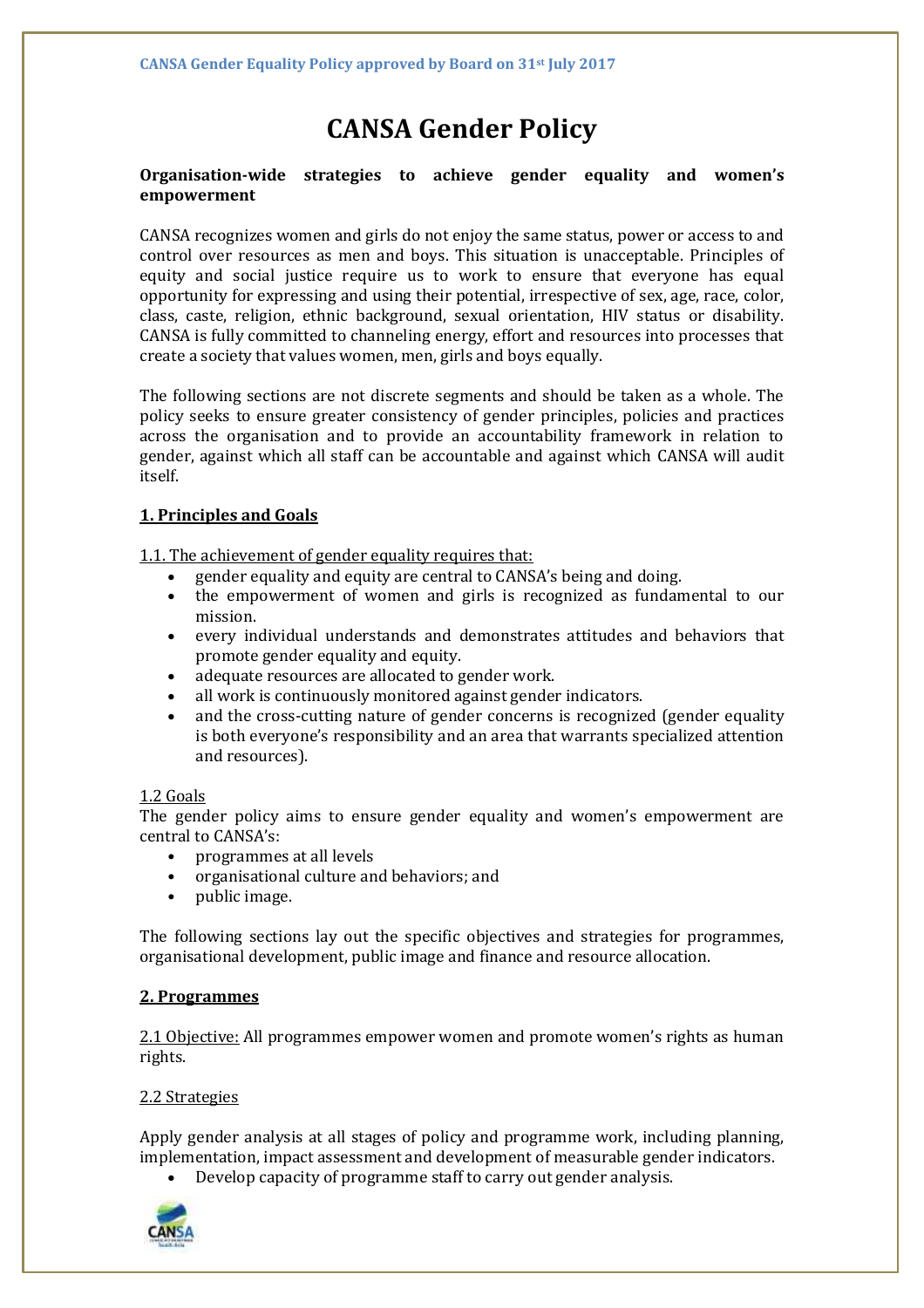- Develop gender-sensitive approaches and methods of work which are empowering
- Ensure programme staff take responsibility for promoting gender equality.
- Promote the creation of structures and opportunities for women's participation in decision-making at all levels.
- Ensure that women's and girls' voices are heard in mainstream development processes.
- Undertake capacity building (e.g. resource allocation, training, information, networking) to strengthen women's organisations and groups, and organisations working towards gender equality.
- Promote, support and participate in the women's movement to advocate for implementation of the Beijing Platform for Action and other national and international instruments for women's rights.
- Include a gender equality perspective in all campaign and influencing work.
- Support women and girls to secure their economic, social, political, civil and cultural rights.
- Promote women's and girls' independent access to and control over land, employment, services and institutions, including their ability to exercise rights over their own bodies and find protection against violence.
- Develop, promote and use creative ways of engaging men and boys (and not only women and girls) as agents of change in the pursuit of gender equality.
- Support partners who are aligned to our gender principles, and work to inform and influence those who are not, with the option of breaking the alignment in cases where positive change fails to occur.

## **3. Organisation development**

3.1 Objective: Gender equality and equity are central to CANSA's being and doing.

3.2 Strategies :

- Ensure that specialized gender functions are in place and adequately resourced.
- Recognize knowledge related to gender concerns and gender-related analysis as one of the core areas of capacity for staff and build capabilities throughout the agency.
- Build a common understanding around gender through induction and training.
- Ensure that all training across the agency is gender sensitive.
- Make all HR systems and policies gender-sensitive and responsive, and integrate gender indicators into staff objectives, accountabilities and performance management systems.
- Prioritize gender sensitivity in all terms of reference, including

## 4. **Terms of Reference for external consultants.**

- Determine the nature, structure and causes of gender imbalances in staff throughout the agency and set targets for recruitment, retention and promotion of staff accordingly, particularly women in senior positions.
- Develop strategies for reaching those targets, including:
	- –affirmative action.
	- –career development opportunities including development posts, training and internal promotion;
	- family friendly and flexible working policies to allow staff to fulfil caring responsibilities (including job-sharing, maternity, paternity and parental leave, and policies on childcare provision and/or subsidies for staff);